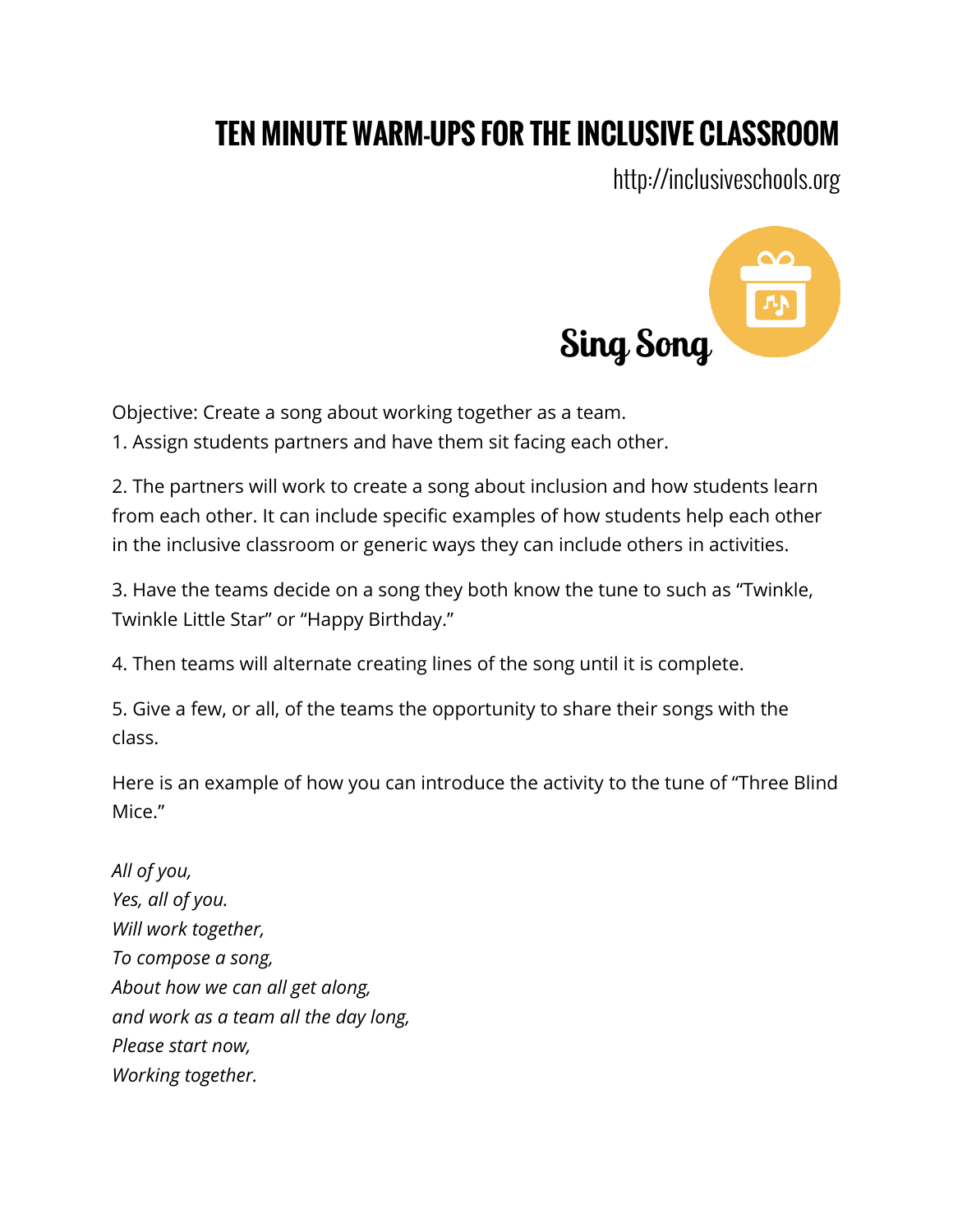

Objective: Carry on a conversation "in the shoes" of a partner.

1. Put students in pairs.

2. Direct students to think about several positive things they know about their partners.

3. Students will then have 2 minutes to take turns speaking as the other person about themselves.

Here is an example conversation:

*Ellie speaking… "My name is Bobby and I'm such a great artist. I painted a piece of art that won a ribbon at the last art show."*

*Bobby speaking… "My name is Ellie and I am so kind to everyone. I make sure everyone has someone to sit with at lunch and am nice to everyone in our class."*

Extension Activity:

This is a great activity to talk about at length later on. Discuss how it made you feel to have someone recognize your gifts. Follow up with journaling about what they learned about themselves through others eyes.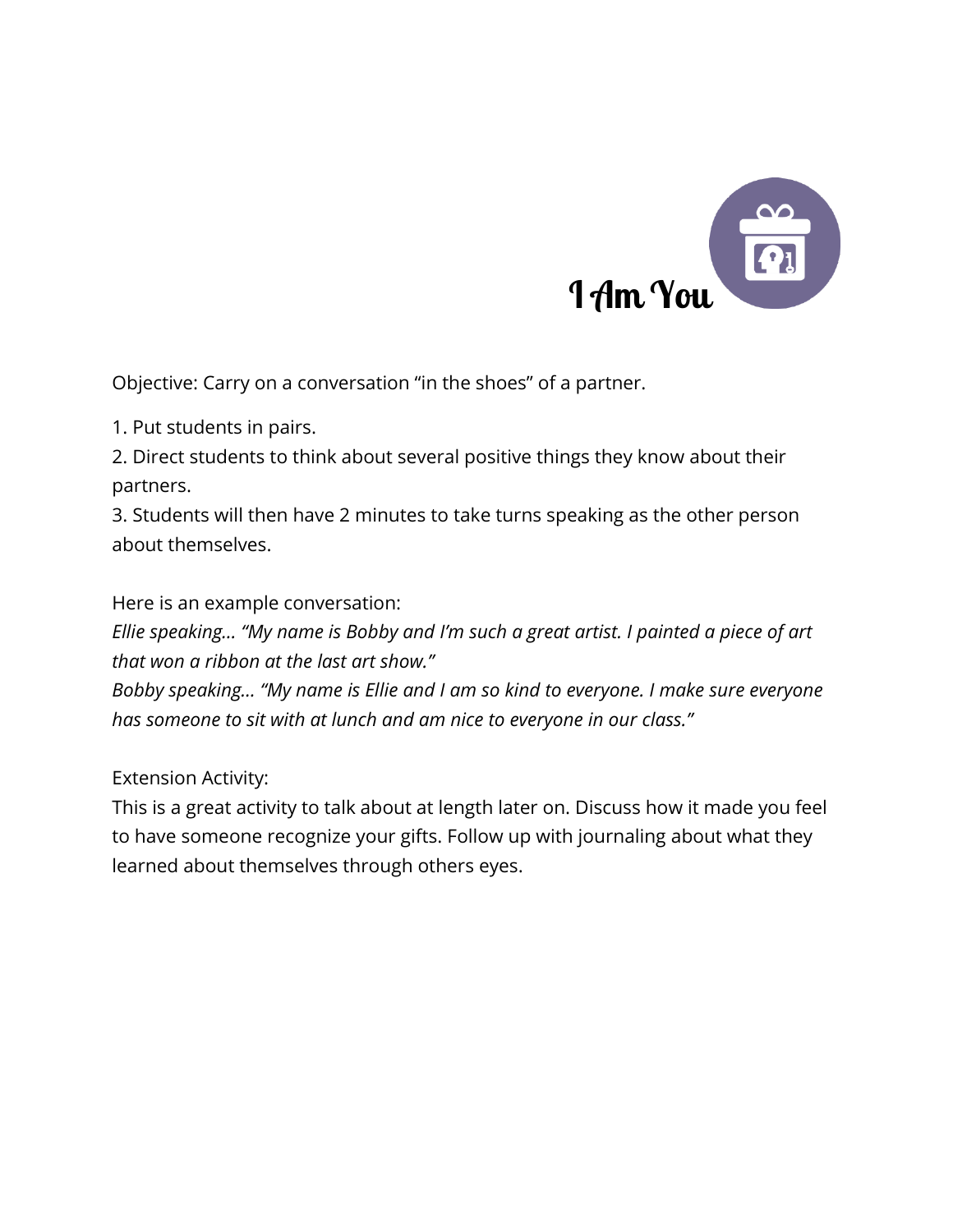

Objective: To foster a sense of positivity and inclusion through sharing things the members of the class appreciate.

1. Have the students sit in a circle and think of several things they are grateful for in their lives. Remind students these can be abstract concepts, actions and concrete things.

2. Start with yourself and continue clockwise, giving the students the opportunity to share one thing they appreciate.

Examples may include:

*I appreciate my kind students.*

*I appreciate my friends that play with me at recess.*

*I appreciate the great book we are reading during story time.*

*I appreciate Jackson for helping me when I have a question.*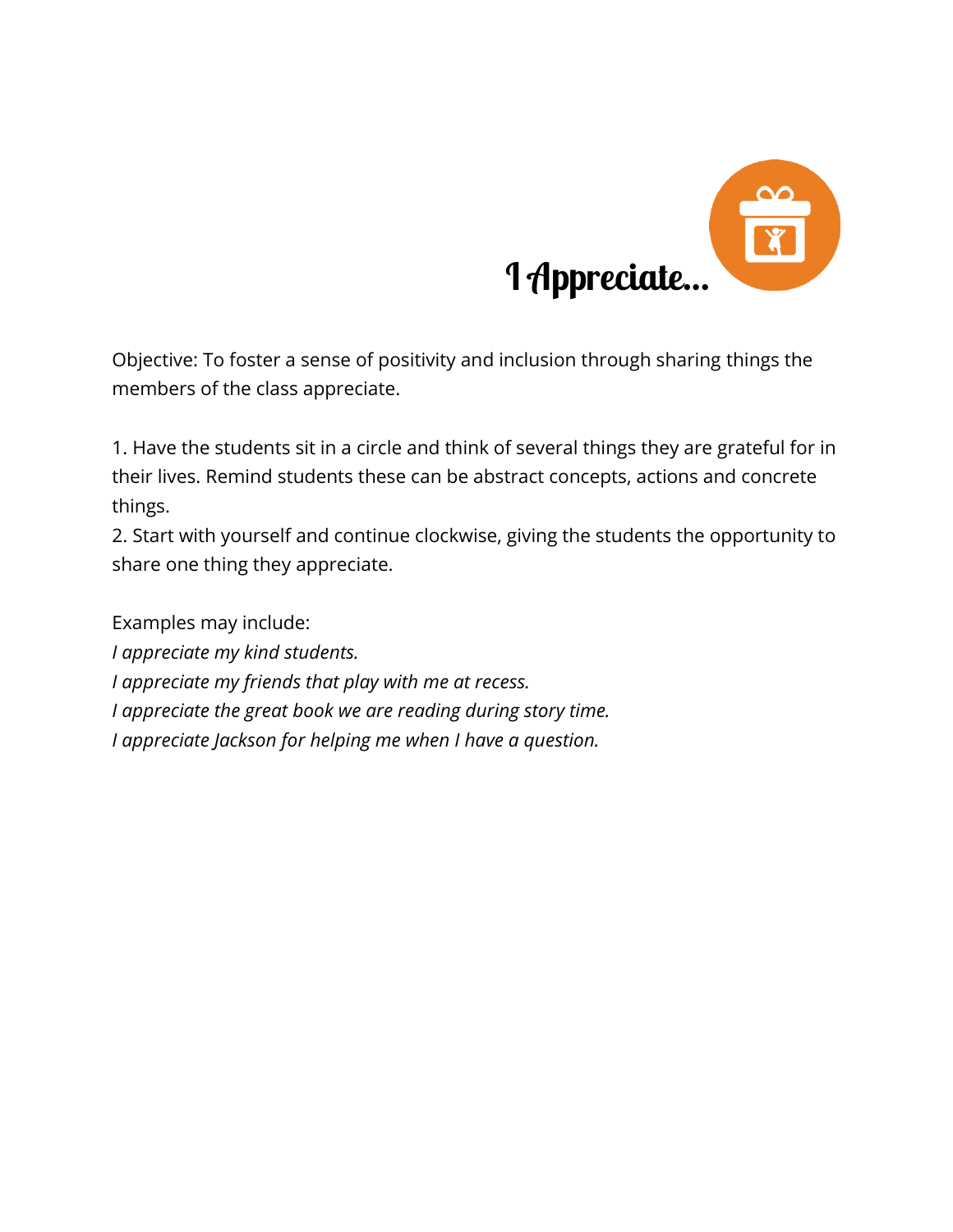

Objective: To brainstorm several words that show inclusion.

1. Have students work in small groups.

2. Provide a word such as inclusion, compassion, community, etc. Use the word cloud on the Inclusive Schools Week ribbon, t-shirt and water bottle for ideas. Have students brainstorm synonyms or words that relate to the chosen term.

3. Have a recorder for each group write down all of the words generated by their group.

4. After 2 minutes, have each group take turns sharing one word they thought of until all of the words have been shared.